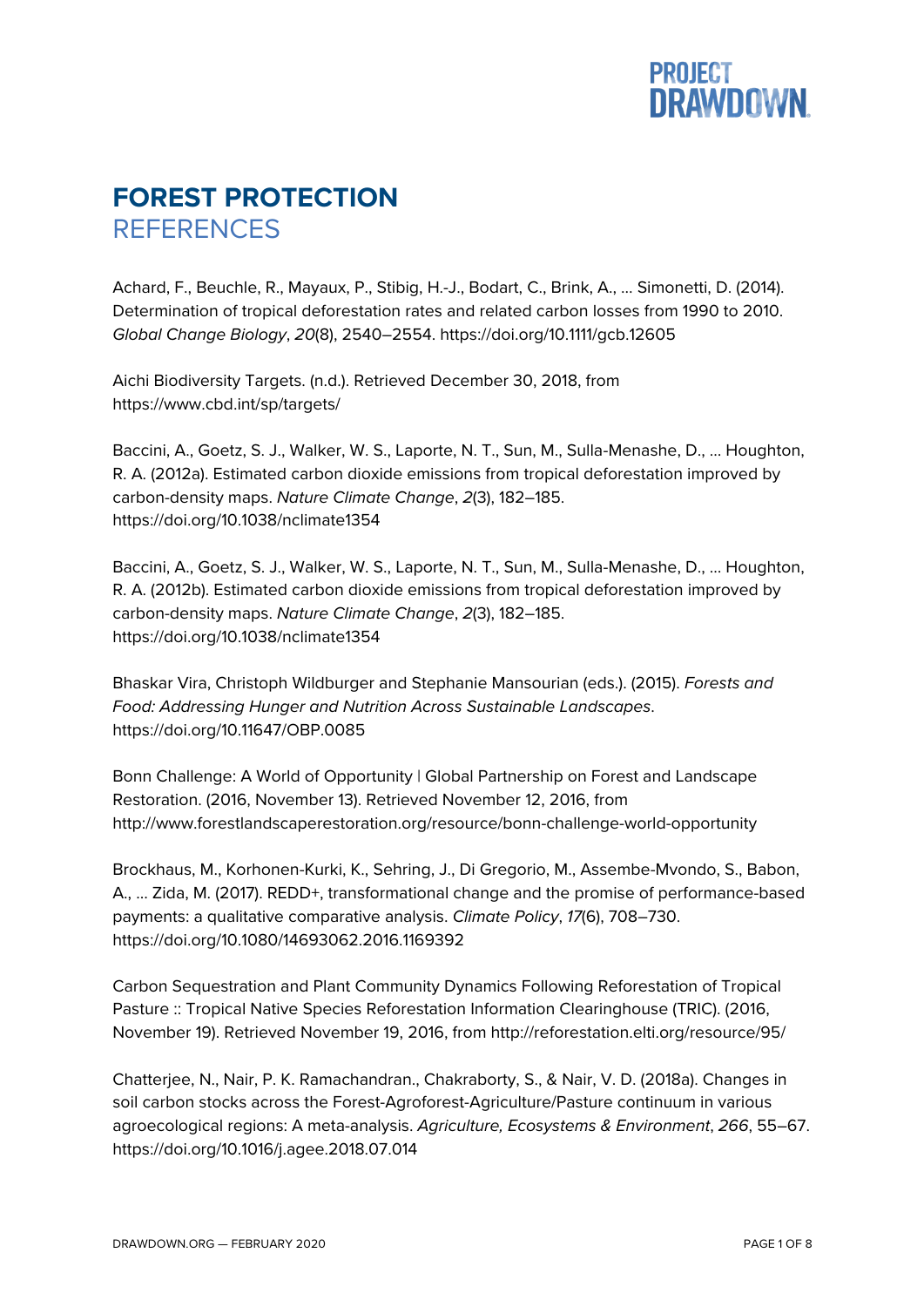Chatterjee, N., Nair, P. K. Ramachandran., Chakraborty, S., & Nair, V. D. (2018b). Changes in soil carbon stocks across the Forest-Agroforest-Agriculture/Pasture continuum in various agroecological regions: A meta-analysis. *Agriculture, Ecosystems & Environment*, *266*, 55–67. https://doi.org/10.1016/j.agee.2018.07.014

Chhatre, A., & Agrawal, A. (2009). Trade-offs and synergies between carbon storage and livelihood benefits from forest commons. *Proceedings of the National Academy of Sciences*, *106*(42), 17667–17670. https://doi.org/10.1073/pnas.0905308106

Creating an appropriate tenure foundation for REDD+: The record to date and prospects for the future - ScienceDirect. (n.d.). Retrieved December 10, 2018, from https://www.sciencedirect.com/science/article/pii/S0305750X18300202

Curtis, P. G., Slay, C. M., Harris, N. L., Tyukavina, A., & Hansen, M. C. (2018). Classifying drivers of global forest loss. *Science*, *361*(6407), 1108–1111. https://doi.org/10.1126/science.aau3445

Deforestation driven by urban population growth and agricultural trade in the twenty-first century | Nature Geoscience. (n.d.). Retrieved November 30, 2018, from https://www.nature.com/articles/ngeo756

DeFries, R. S., Rudel, T., Uriarte, M., & Hansen, M. (2010). Deforestation driven by urban population growth and agricultural trade in the twenty-first century. *Nature Geoscience*, *3*(3), 178–181. https://doi.org/10.1038/ngeo756

Design challenges for achieving reduced emissions from deforestation and forest degradation through conservation: Leveraging multiple paradigms at the tropical forest margins - ScienceDirect. (n.d.). Retrieved December 10, 2018, from https://www.sciencedirect.com/science/article/abs/pii/S0264837712000944

Dixon, R. K., Solomon, A. M., Brown, S., Houghton, R. A., Trexier, M. C., & Wisniewski, J. (1994). Carbon Pools and Flux of Global Forest Ecosystems. *Science*, *263*(5144), 185–190. https://doi.org/10.1126/science.263.5144.185

Dooley, K et al. (n.d.-a). *Missing Pathways to 1.5°C: The role of the land sector in ambitious climate action.* (p. 53). Climate Land Ambition and Rights Alliance.

Drivers of deforestation and forest degradation: A synthesis report for REDD+ policymakers. (n.d.). Retrieved November 29, 2018, from https://www.cifor.org/library/5167

Ellison, D., Morris, C. E., Locatelli, B., Sheil, D., Cohen, J., Murdiyarso, D., … Sullivan, C. A. (2017). Trees, forests and water: Cool insights for a hot world. *Global Environmental Change*, *43*, 51–61. https://doi.org/10.1016/j.gloenvcha.2017.01.002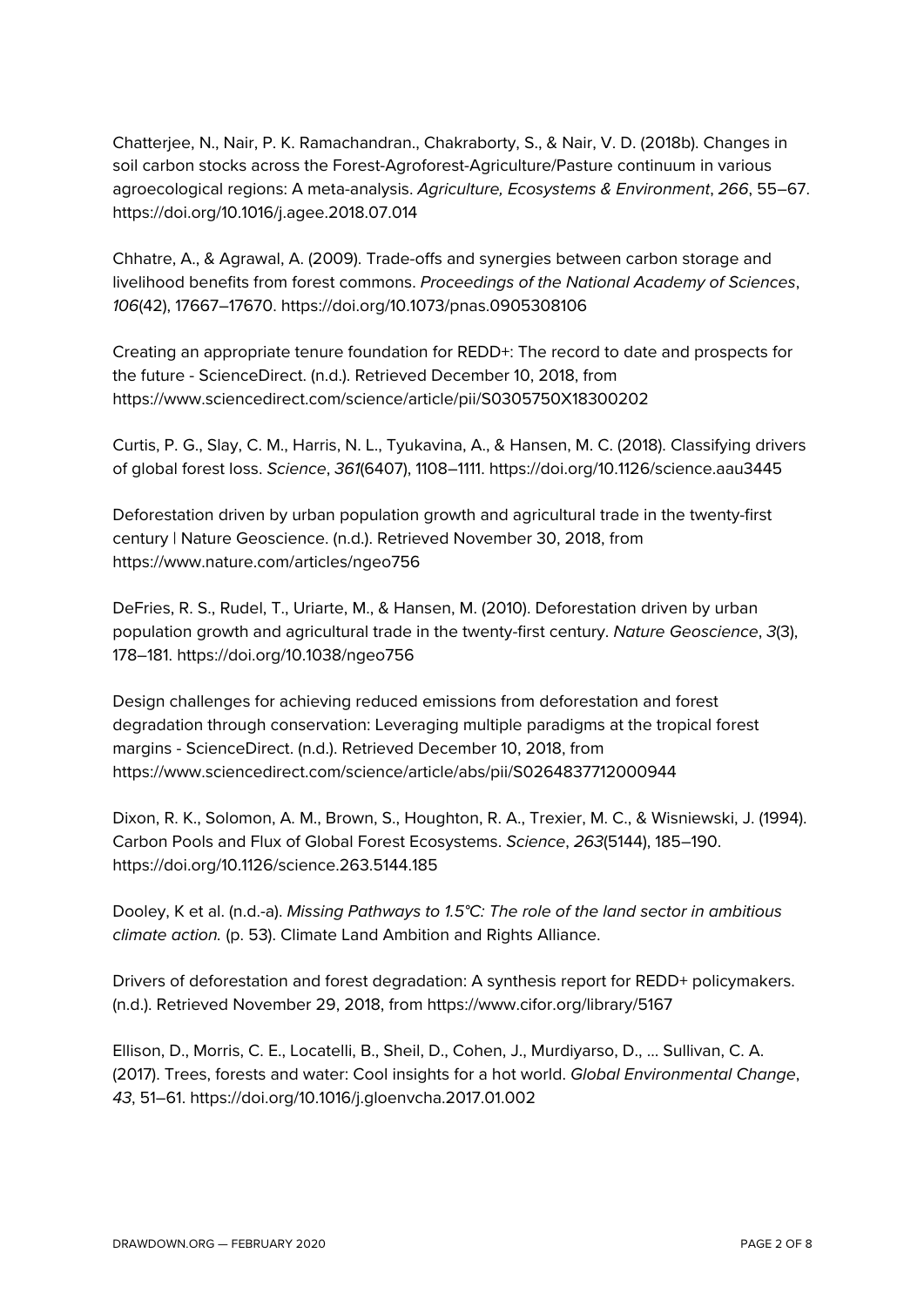Engel, S., Pagiola, S., & Wunder, S. (2008). Designing payments for environmental services in theory and practice: An overview of the issues. *Ecological Economics*, *65*(4), 663–674. https://doi.org/10.1016/j.ecolecon.2008.03.011

FAO (Ed.). (2018). *Forests pathways to sustainable development*. Rome: FAO.

Federici, S., Tubiello, F. N., Salvatore, M., Jacobs, H., & Schmidhuber, J. (2015). New estimates of CO2 forest emissions and removals: 1990–2015. *Forest Ecology and Management*, *352*, 89–98. https://doi.org/10.1016/j.foreco.2015.04.022

Feldpausch, T. R., Rondon, M. A., Fernandes, E., Riha, S. J., & Wandelli, E. (2004). *Carbon and nutrient accumulation in secondary forests regenerating on pastures in central Amazonia*. Retrieved from https://ore.exeter.ac.uk/repository/handle/10871/9525

Fletcher, R., Dressler, W., Büscher, B., & Anderson, Z. R. (2016). Questioning REDD+ and the future of market-based conservation. *Conservation Biology*, *30*(3), 673–675. https://doi.org/10.1111/cobi.12680

Gilroy, J. J., Woodcock, P., Edwards, F. A., Wheeler, C., Baptiste, B. L. G., Medina Uribe, C. A., … Edwards, D. P. (2014). Cheap carbon and biodiversity co-benefits from forest regeneration in a hotspot of endemism. *Nature Climate Change*, *4*(6), 503–507. https://doi.org/10.1038/nclimate2200

Glossary. (n.d.). Retrieved December 10, 2018, from http://unfccc.int/resource/cd\_roms/na1/ghg\_inventories/english/8\_glossary/Glossary.htm

Goal 6: Clean Water and Sanitation. (n.d.). Retrieved December 30, 2018, from The Global Goals website: https://www.globalgoals.org/6-clean-water-and-sanitation

Grassi, G., House, J., Dentener, F., Federici, S., den Elzen, M., & Penman, J. (2017). The key role of forests in meeting climate targets requires science for credible mitigation. *Nature Climate Change*, *7*(3), 220–226. https://doi.org/10.1038/nclimate3227

Griscom, B. W., Adams, J., Ellis, P. W., Houghton, R. A., Lomax, G., Miteva, D. A., … Fargione, J. (2017a). Natural climate solutions. *Proceedings of the National Academy of Sciences*, *114*(44), 11645–11650. https://doi.org/10.1073/pnas.1710465114

Griscom, B. W., Adams, J., Ellis, P. W., Houghton, R. A., Lomax, G., Miteva, D. A., … Fargione, J. (2017b). Natural climate solutions. *Proceedings of the National Academy of Sciences*, *114*(44), 11645–11650. https://doi.org/10.1073/pnas.1710465114

Guariguata, M. R., & Ostertag, R. (2001). Neotropical secondary forest succession: changes in structural and functional characteristics. *Forest Ecology and Management*, *148*(1), 185–206.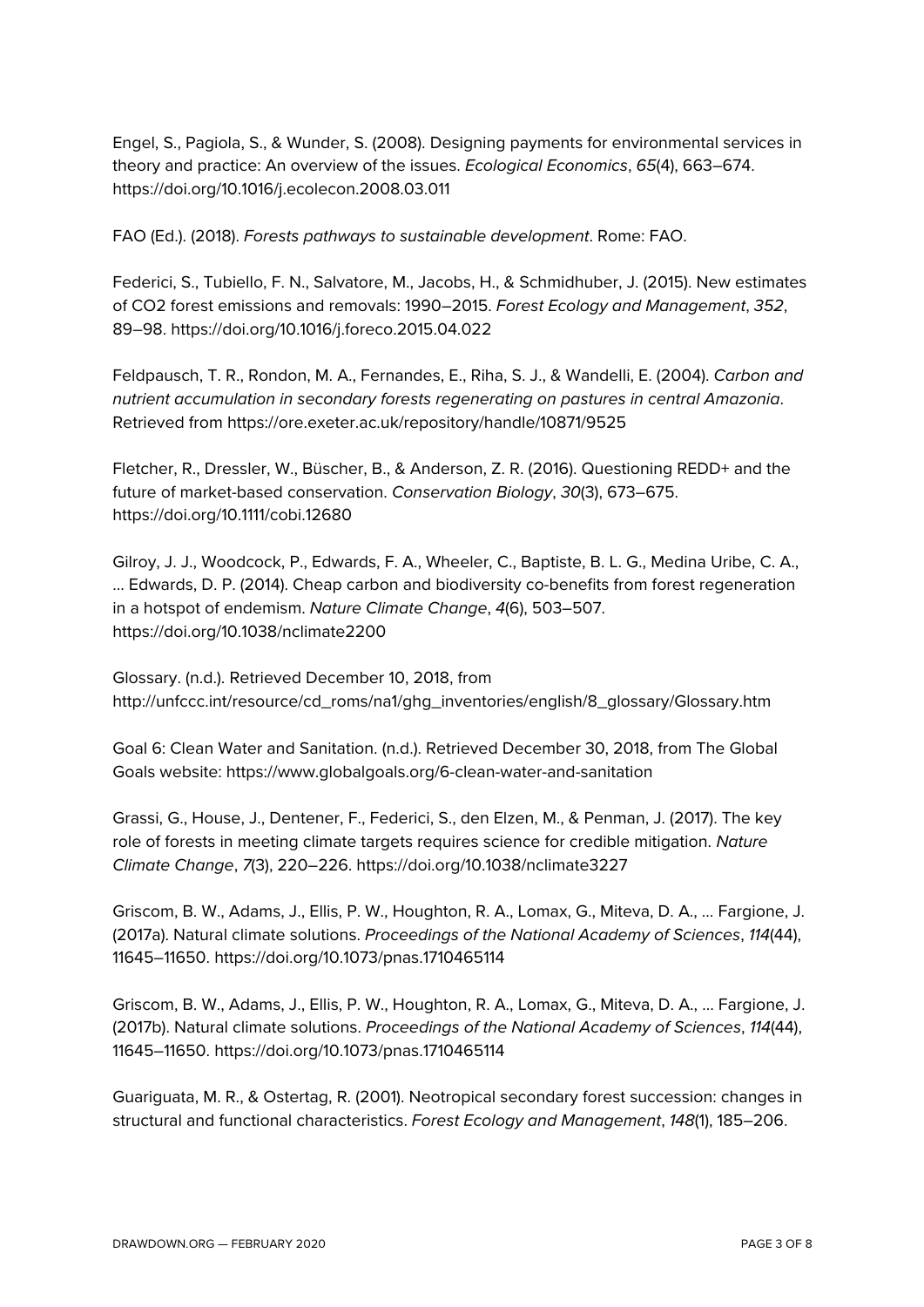Harris, N. L., Brown, S., Hagen, S. C., Saatchi, S. S., Petrova, S., Salas, W., … Lotsch, A. (2012). Baseline Map of Carbon Emissions from Deforestation in Tropical Regions. *Science*, *336*(6088), 1573–1576. https://doi.org/10.1126/science.1217962

Heino, M., Kummu, M., Makkonen, M., Mulligan, M., Verburg, P. H., Jalava, M., & Räsänen, T. A. (2015). Forest Loss in Protected Areas and Intact Forest Landscapes: A Global Analysis. *PLOS ONE*, *10*(10), e0138918. https://doi.org/10.1371/journal.pone.0138918

Houghton, R. A., & Nassikas, A. A. (2017). Global and regional fluxes of carbon from land use and land cover change 1850-2015: Carbon Emissions From Land Use. *Global Biogeochemical Cycles*, *31*(3), 456–472. https://doi.org/10.1002/2016GB005546

Houghton, Richard A. (2013). The emissions of carbon from deforestation and degradation in the tropics: past trends and future potential. *Carbon Management*, *4*(5), 539–546. https://doi.org/10.4155/cmt.13.41

Houghton, Richard A., & Nassikas, A. A. (2018). Negative emissions from stopping deforestation and forest degradation, globally. *Global Change Biology*, *24*(1), 350–359. https://doi.org/10.1111/gcb.13876

Hyvönen, R., \AAgren, G. I., Linder, S., Persson, T., Cotrufo, M. F., Ekblad, A., … others. (2007). The likely impact of elevated [CO2], nitrogen deposition, increased temperature and management on carbon sequestration in temperate and boreal forest ecosystems: a literature review. *New Phytologist*, *173*(3), 463–480.

Irena F. Creed and Meine van Noordwijk (eds.),. (n.d.). *Forest and Water on a Changing Planet: Vulnerability, Adaptation and Governance Opportunities. A Global Assessment Report.* (p. 192). Retrieved from International Union of Forest Research Organizations (IUFRO) website: https://www.iufro.org/publications/article/2018/07/10/world-series-vol-38-forest-andwater-on-a-changing-planet-vulnerability-adaptation-and-governan/

Jacobi, J. (2016). *WOCAT Case Study - Dynamic Agroforestry in Bolivia*.

Keenan, R. J., Reams, G. A., Achard, F., de Freitas, J. V., Grainger, A., & Lindquist, E. (2015a). Dynamics of global forest area: Results from the FAO Global Forest Resources Assessment 2015. *Forest Ecology and Management*, *352*, 9–20. https://doi.org/10.1016/j.foreco.2015.06.014

Keenan, R. J., Reams, G. A., Achard, F., de Freitas, J. V., Grainger, A., & Lindquist, E. (2015b). Dynamics of global forest area: Results from the FAO Global Forest Resources Assessment 2015. *Forest Ecology and Management*, *352*, 9–20. https://doi.org/10.1016/j.foreco.2015.06.014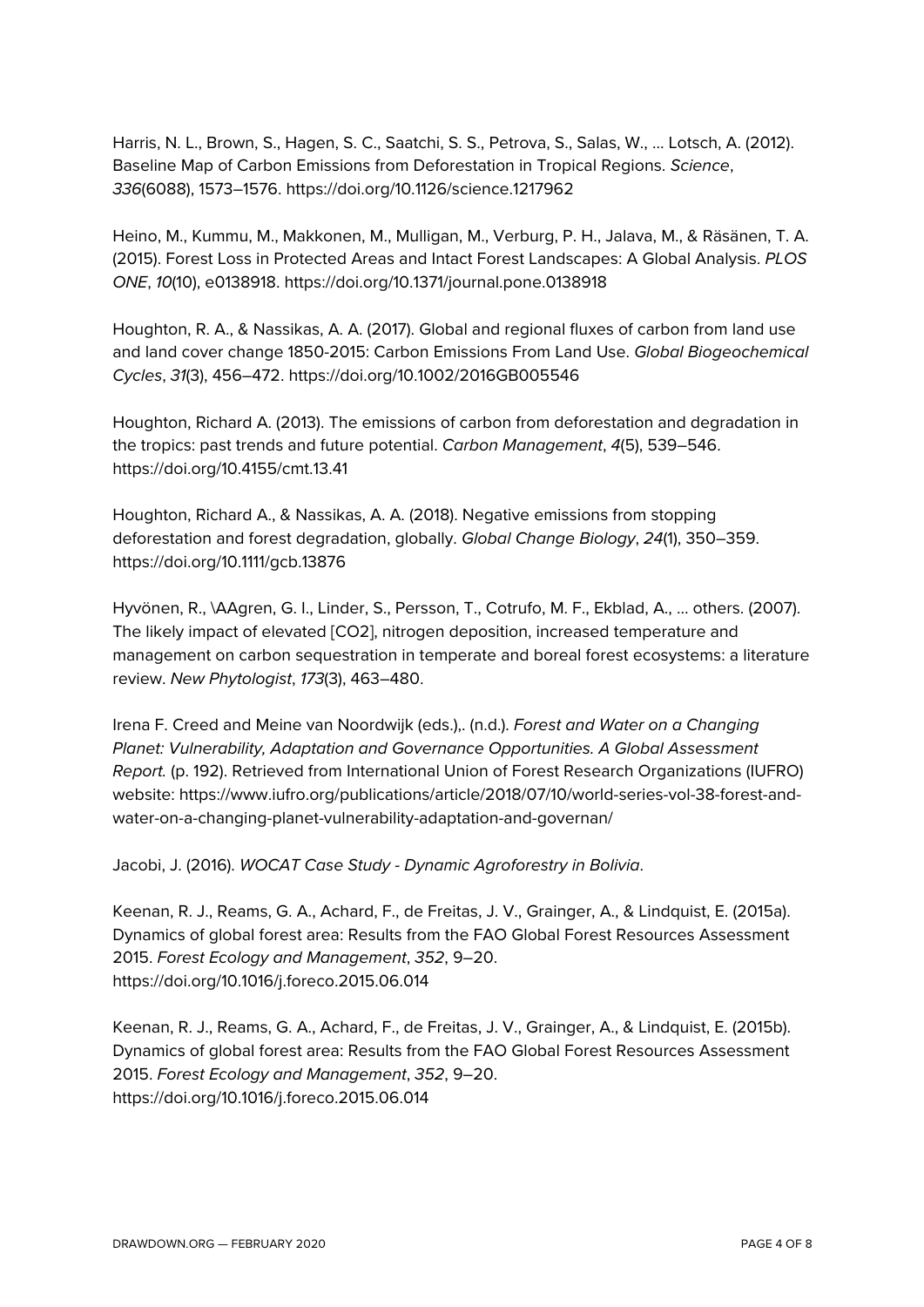Köthke, M., Leischner, B., & Elsasser, P. (2013). Uniform global deforestation patterns — An empirical analysis. *Forest Policy and Economics*, *28*, 23–37. https://doi.org/10.1016/j.forpol.2013.01.001

Lamb, D., Erskine, P. D., & Parrotta, J. A. (2005). Restoration of Degraded Tropical Forest Landscapes. *Science*, *310*(5754), 1628–1632. https://doi.org/10.1126/science.1111773

Lambin, E. F., & Meyfroidt, P. (2011). Global land use change, economic globalization, and the looming land scarcity. *Proceedings of the National Academy of Sciences*, *108*(9), 3465–3472.

Le Quéré, C., Andrew, R. M., Friedlingstein, P., Sitch, S., Pongratz, J., Manning, A. C., … Zhu, D. (2017). Global Carbon Budget 2017. *Earth System Science Data Discussions*, 1–79. https://doi.org/10.5194/essd-2017-123

Learning from REDD+: a response to Fletcher et al. - Angelsen - 2017 - Conservation Biology - Wiley Online Library. (n.d.). Retrieved December 10, 2018, from https://onlinelibrary.wiley.com/doi/full/10.1111/cobi.12933

Lewis, S. L., Lopez-Gonzalez, G., Sonké, B., Affum-Baffoe, K., Baker, T. R., Ojo, L. O., … Wöll, H. (2009). Increasing carbon storage in intact African tropical forests. *Nature*, *457*(7232), 1003– 1006. https://doi.org/10.1038/nature07771

Locatelli, B., Catterall, C. P., Imbach, P., Kumar, C., Lasco, R., Marín-Spiotta, E., … Uriarte, M. (2015). Tropical reforestation and climate change: beyond carbon: Tropical reforestation beyond carbon. *Restoration Ecology*, *23*(4), 337–343. https://doi.org/10.1111/rec.12209

Lonsdale, W. M. (1999). Global Patterns of Plant Invasions and the Concept of Invasibility. *Ecology*, *80*(5), 1522–1536. https://doi.org/10.1890/0012- 9658(1999)080[1522:GPOPIA]2.0.CO;2

Luyssaert, S., Inglima, I., Jung, M., Richardson, A. D., Reichstein, M., Papale, D., … Janssens, I. A. (2007). CO2 balance of boreal, temperate, and tropical forests derived from a global database. *Global Change Biology*, *13*(12), 2509–2537. https://doi.org/10.1111/j.1365- 2486.2007.01439.x

Luyssaert, Sebastiaan, Schulze, E.-D., Börner, A., Knohl, A., Hessenmöller, D., Law, B. E., … Grace, J. (2008). Old-growth forests as global carbon sinks. *Nature*, *455*(7210), 213–215. https://doi.org/10.1038/nature07276

MacDicken, K. G., Sola, P., Hall, J. E., Sabogal, C., Tadoum, M., & de Wasseige, C. (2015). Global progress toward sustainable forest management. *Forest Ecology and Management*, *352*, 47–56. https://doi.org/10.1016/j.foreco.2015.02.005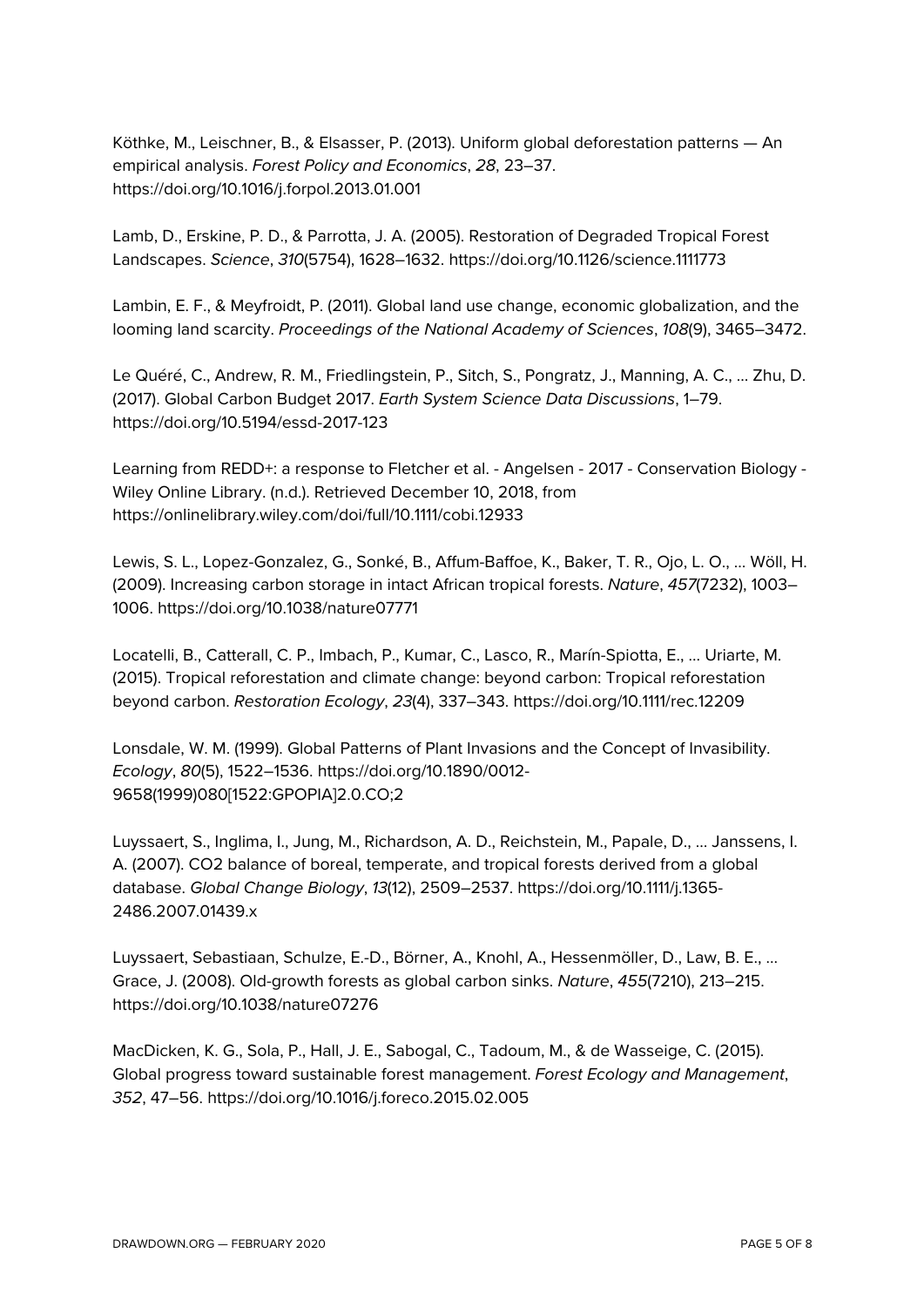Mackey, B., DellaSala, D. A., Kormos, C., Lindenmayer, D., Kumpel, N., Zimmerman, B., … Watson, J. E. M. (2015). Policy Options for the World's Primary Forests in Multilateral Environmental Agreements. *Conservation Letters*, *8*(2), 139–147. https://doi.org/10.1111/conl.12120

Malhi, Y., Baldocchi, D. D., & Jarvis, P. G. (1999). The carbon balance of tropical, temperate and boreal forests. *ResearchGate*, *22*(6), 715-740. https://doi.org/10.1046/j.1365- 3040.1999.00453.x

Malhi, Yadvinder. (2012). The productivity, metabolism and carbon cycle of tropical forest vegetation. *Journal of Ecology*, *100*(1), 65–75. https://doi.org/10.1111/j.1365-2745.2011.01916.x

Martin, P. A., Newton, A. C., & Bullock, J. M. (2013). Carbon pools recover more quickly than plant biodiversity in tropical secondary forests. *Proc. R. Soc. B*, *280*(1773), 20132236. https://doi.org/10.1098/rspb.2013.2236

Martínez, L. J., & Zinck, J. A. (2004). Temporal variation of soil compaction and deterioration of soil quality in pasture areas of Colombian Amazonia. *Soil and Tillage Research*, *75*(1), 3–18. https://doi.org/10.1016/j.still.2002.12.001

Matthews, R. B., & van Noordwijk, M. (2014). From euphoria to reality on efforts to reduce emissions from deforestation and forest degradation (REDD+). *Mitigation and Adaptation Strategies for Global Change*, *19*(6), 615–620. https://doi.org/10.1007/s11027-014-9577-0

Matthews, R. B., van Noordwijk, M., Lambin, E., Meyfroidt, P., Gupta, J., Verchot, L., … Veldkamp, E. (2014). Implementing REDD+ (Reducing Emissions from Deforestation and Degradation): evidence on governance, evaluation and impacts from the REDD-ALERT project. *Mitigation and Adaptation Strategies for Global Change*, *19*(6), 907–925. https://doi.org/10.1007/s11027-014-9578-z

Miettinen, J., Hooijer, A., Shi, C., Tollenaar, D., Vernimmen, R., Liew, S. C., … Page, S. E. (2012). Extent of industrial plantations on Southeast Asian peatlands in 2010 with analysis of historical expansion and future projections. *GCB Bioenergy*, *4*(6), 908–918. https://doi.org/10.1111/j.1757- 1707.2012.01172.x

Minang, P. A., & van Noordwijk, M. (2013). Design challenges for achieving reduced emissions from deforestation and forest degradation through conservation: Leveraging multiple paradigms at the tropical forest margins. *Land Use Policy*, *31*, 61–70. https://doi.org/10.1016/j.landusepol.2012.04.025

Morales-Hidalgo, D., Oswalt, S. N., & Somanathan, E. (2015). Status and trends in global primary forest, protected areas, and areas designated for conservation of biodiversity from the Global Forest Resources Assessment 2015. *Forest Ecology and Management*, *352*, 68– 77. https://doi.org/10.1016/j.foreco.2015.06.011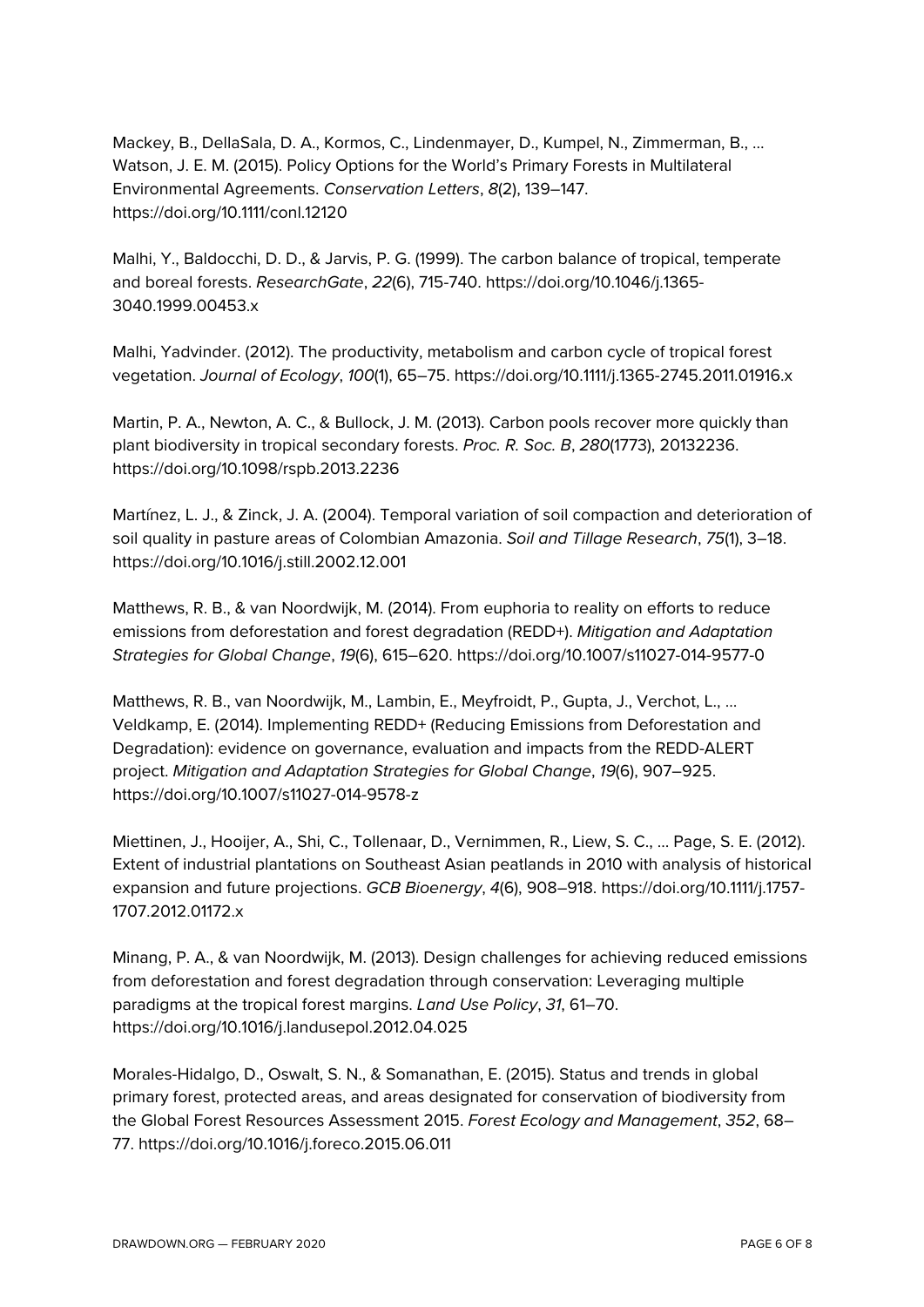Morton, D. C., DeFries, R. S., Shimabukuro, Y. E., Anderson, L. O., Arai, E., del Bon Espirito-Santo, F., … Morisette, J. (2006). Cropland expansion changes deforestation dynamics in the southern Brazilian Amazon. *Proceedings of the National Academy of Sciences*, *103*(39), 14637–14641.

Moutinho, P. (2005). *Tropical deforestation and climate change.* Belém: IPAN, Washington DC-USA: Enviromental Defense.

Nepstad, D., Soares-Filho, B. S., Merry, F., Lima, A., Moutinho, P., Carter, J., … Stella, O. (2009). The End of Deforestation in the Brazilian Amazon. *Science*, *326*(5958), 1350–1351. https://doi.org/10.1126/science.1182108

NYDF Global Platform – New York Declaration on Forests. (n.d.). Retrieved December 30, 2018, from https://nydfglobalplatform.org/

Pan, Y., Birdsey, R. A., Fang, J., Houghton, R., Kauppi, P. E., Kurz, W. A., … Hayes, D. (2011). A Large and Persistent Carbon Sink in the World's Forests. *Science*, *333*(6045), 988–993. https://doi.org/10.1126/science.1201609

Ramankutty, N., Gibbs, H. K., Achard, F., Defries, R., Foley, J. A., & Houghton, R. A. (2007). Challenges to estimating carbon emissions from tropical deforestation. *Global Change Biology*, *13*(1), 51–66. https://doi.org/10.1111/j.1365-2486.2006.01272.x

REDD+, transformational change and the promise of performance-based payments: a qualitative comparative analysis: Climate Policy: Vol 17, No 6. (n.d.). Retrieved December 10, 2018, from https://www.tandfonline.com/doi/abs/10.1080/14693062.2016.1169392

*Regreening the Bare Hills - Tropical Forest Restoration in the | David Lamb | Springer*. (2016). Retrieved from http://www.springer.com/la/book/9789048198696

Rey Benayas, J., Martins, A., Nicolau, J., & Schulz, J. (2007). Abandonment of agricultural land: an overview of drivers and consequences. *CAB Reviews: Perspectives in Agriculture, Veterinary Science, Nutrition and Natural Resources*, *2*(057). https://doi.org/10.1079/PAVSNNR20072057

Running, S. W. (2012). A measurable planetary boundary for the biosphere. *Science*, *337*(6101), 1458–1459.

Salzman, J., Bennett, G., Carroll, N., Goldstein, A., & Jenkins, M. (2018). The global status and trends of Payments for Ecosystem Services. *Nature Sustainability*, *1*(3), 136–144. https://doi.org/10.1038/s41893-018-0033-0

Science, A. A. for the A. of. (1994). Corrections and Clarifications. *Science*, *265*(5169), 171–171. https://doi.org/10.1126/science.265.5169.171-c